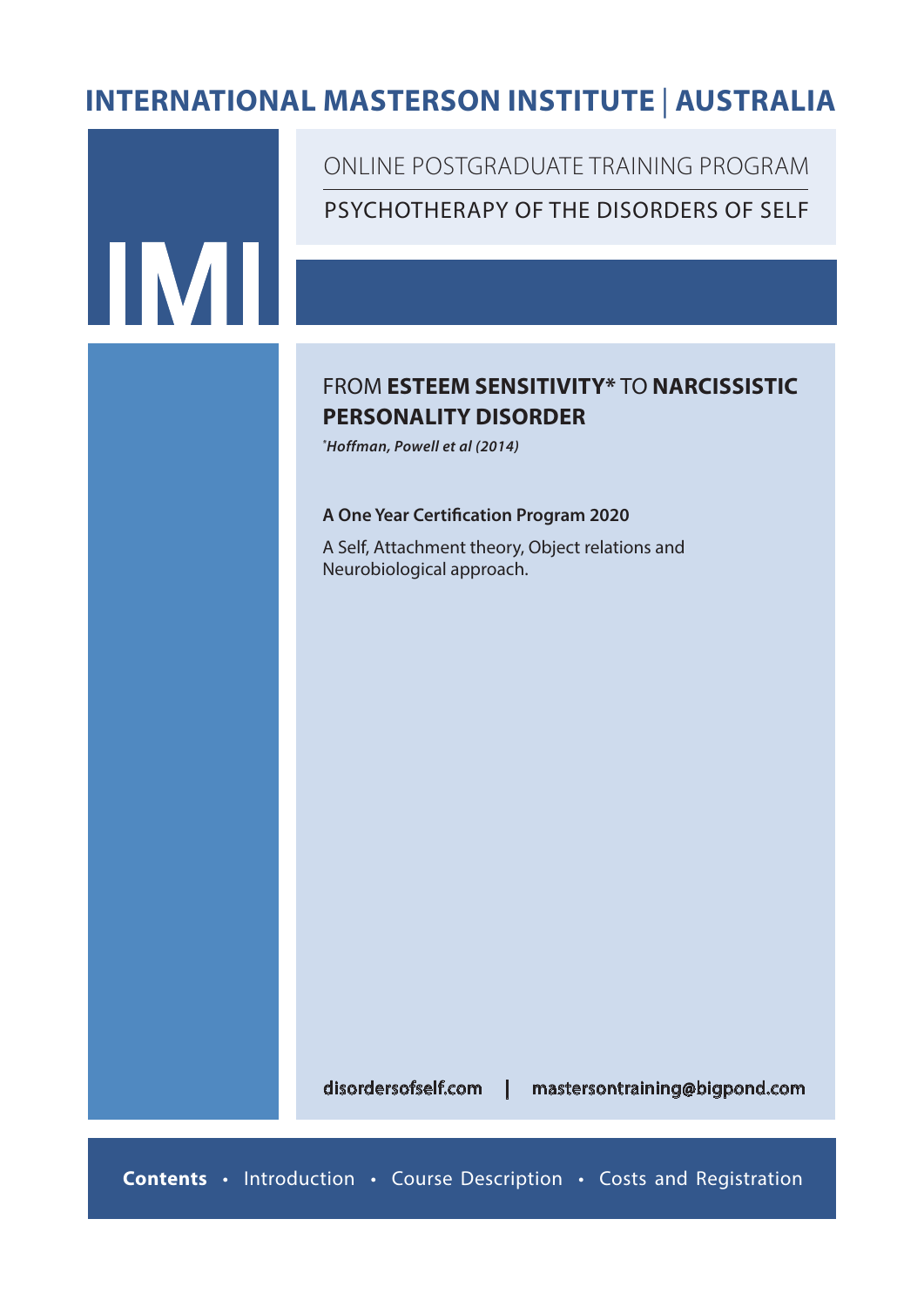

# **INTRODUCTION**

How does one work with those patients who present with "esteem sensitivity" or with the **more engrained** narcissistic disorder of self? Is it possible to help patients with a narcissistic personality disorder achieve a sense of real self which feels both whole and secure?

This one year program will provide a solid foundation for clinicians who wish to develop both understanding and expertise in this area. DSM III, IV and V approach the diagnosis of narcissistic personality disorder through a description of the patient's symptoms and behaviour. This approach has certain strengths but one of the major limitations is the lack of developmental perspective which is essential for those clinicians who wish to develop both understanding and expertise in working with these patients.

We are indebted to the pioneering body of work developed by the late James Masterson MD, and Ralph Klein, MD, which revealed how individuals who suffer from narcissistic, borderline or schizoid "disorders of the self" struggle to experience a sense of self that feels real and whole. Their behaviours and symptoms arise from the attempt to regulate an unconscious developmental depression – an "abandonment depression". This nonconscious depression arises from the developmental pathway of a young person who experienced insecure attachment in those early vital years of growth. Masterson, who was Emeritus Professor of Psychiatry at the Joan and Sanford Weill Medical School at Cornell University prior to his death in 2011, began his career through empirical research into acting out behaviours in adolescents with Borderline Personality Disorder. The insights gained through this research – the link between maternal unavailability, the developmental arrest and the nonconscious abandonment depression – were later extended to an understanding of those patients diagnosed as narcissistic. Masterson and Klein then elaborated the differential diagnosis of a uniquely narcissistic intrapsychic structure which masks the patient's impaired real self.

We are also indebted to the pioneering work of Kent Hoffman, Bert Powell and Glen Cooper, whose training with Masterson in the last century profoundly influenced the development of the Circle of Security. Hoffman, Powell and Cooper integrated seminal insights gained from the Masterson/Klein body of work with the work of other major theorists in attachment theory into a model which extends these insights to include a broad range of "esteem sensitive" people whose issues involve a heightened sensitivity to criticism ("shark music") or a perfectionism which prevents flexible behaviour.

This one year certification program will provide a foundation for clinicians to develop the skills to treat the broad range of patients whose presentations range from "the esteem sensitive" to the more engrained narcissistic personality disorder.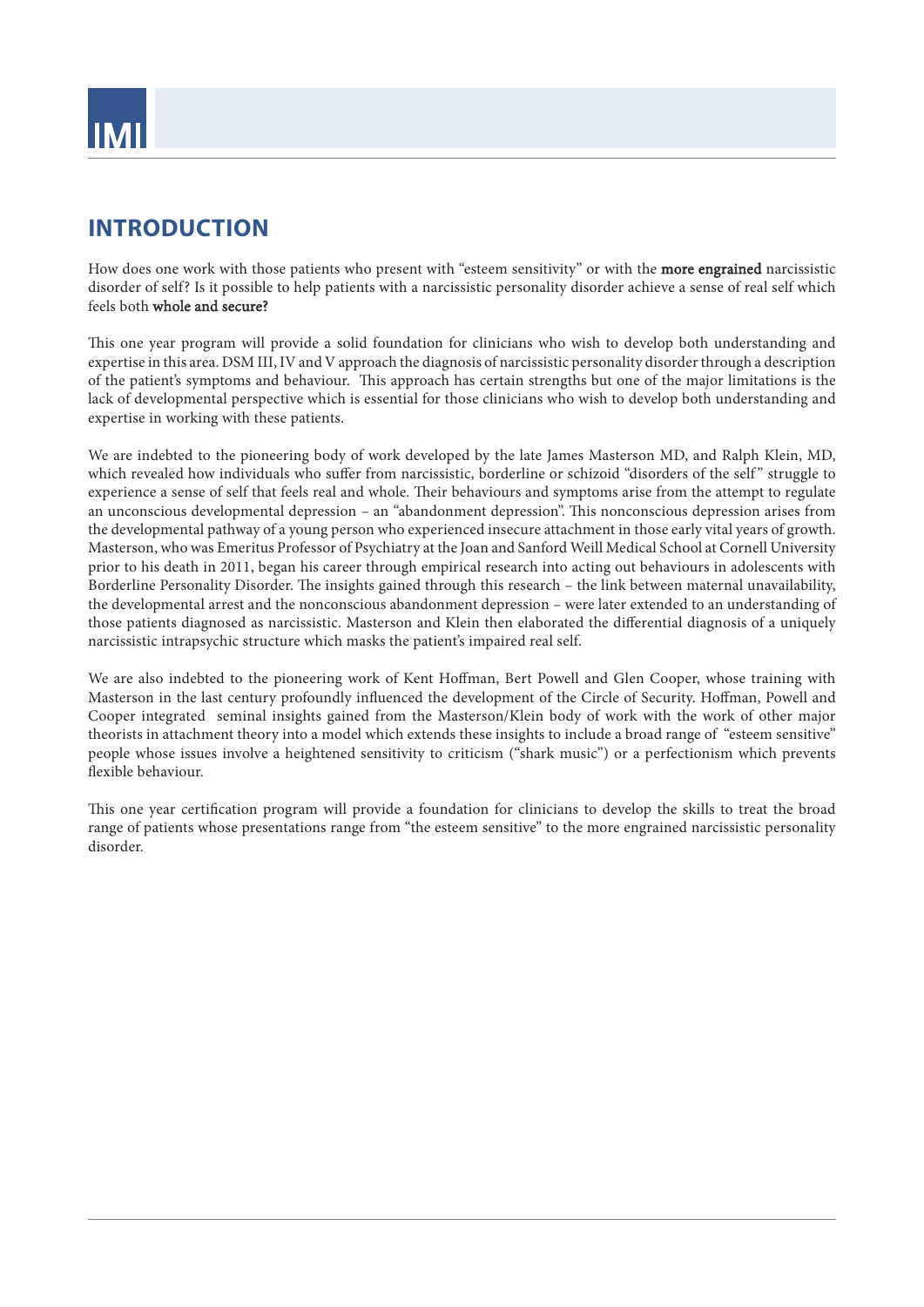

# **GOALS AND STRUCTURE OF TRAINING**

### *GOALS*

To provide trainees with a body of knowledge essential for clinical practice.

To provide trainees with the clinical skills needed for the differential diagnosis and treatment of clients with the esteem sensitivity/narcissistic personality disorder.

### *STRUCTURE*

The program is delivered through two sixteen week semesters, with students meeting twice a week in both semesters.

| <b>SEMESTER ONE</b> | Seminar Series | 50 minutes per week   16 seminars<br>Case conference   60 minutes per week   16 conferences       |  |
|---------------------|----------------|---------------------------------------------------------------------------------------------------|--|
| <b>SEMESTER TWO</b> | Supervision    | Case conference   60 minutes per week   16 conferences<br>  60 minutes per week   16 supervisions |  |

## *LECTURE/SEMINAR SERIES*

What is a "real self"?

What is the pathway that enables the development of a sense of real self?

What do we mean by "narcissistic intrapsychic structure?"

#### What do we mean by "fusion"?

### How does the clinician identify and differentiate between "closet narcissism" and the more "grandiose narcissistic" presentations?

#### How does the clinician intervene in order to help access the patient's "real self"?

The seminars are drawn from an integration of Self (Developmental and attachment) theory, Object Relations theory and Neurobiology. Seminal writings from the work of Heinz Kohut, Otto Kernberg, Dan Stern and other major theorists will be woven into to an "object relational" understanding of narcissism, which emphasises the importance of understanding separation-individuation from an intrapsychic perspective as well as understanding how this plays out relationally. The neurobiological perspectives – the work of Alan Schore, Dan Siegel, Damasio and others in the field of affective neuroscience will be included in order to help students grasp the linkages between the real self, the formation of intrapsychic structure (schemas, internal working models) and how procedural memory engrains defence against an unconscious developmental depression (Masterson and Klein).

We will also be making extensive use of video recordings taken from 'Strange situations', a teaching tool extensively used by Hoffman et al (2014). Common behaviours observed in caregivers who are classified as esteem sensitive ('caregiver state of mind') include a propensity toward one mindedness, or placing pressure on the child to achieve, or the shaming of the child. Video recordings powerfully illustrate how defensive attachment styles develop in the infant as a response to the 'caregiver state of mind', putting the child potentially on a pathway which will lead to insecure attachment and/ or a "disorder of the self ".